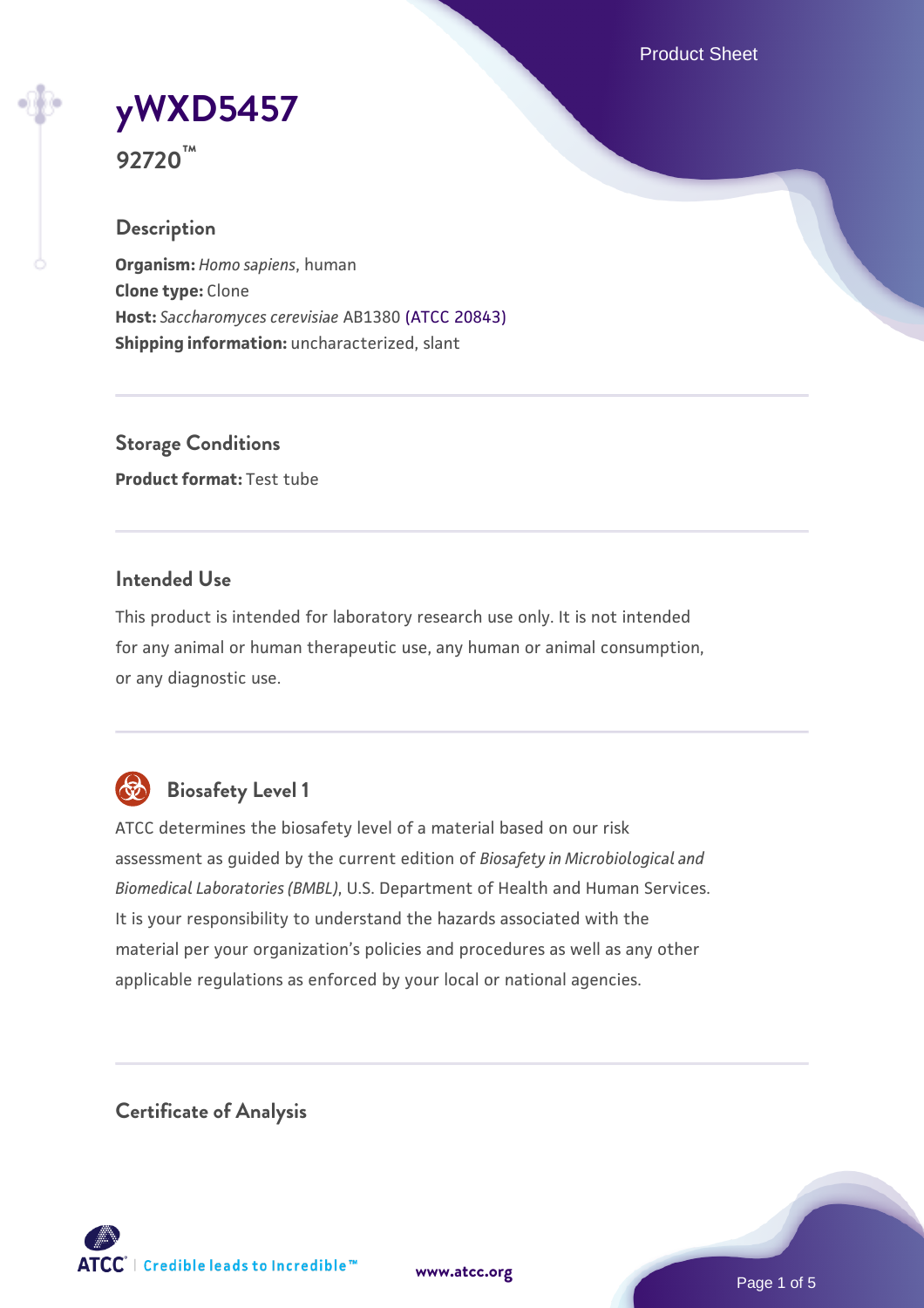#### **[yWXD5457](https://www.atcc.org/products/92720)** Product Sheet **92720**

For batch-specific test results, refer to the applicable certificate of analysis that can be found at www.atcc.org.

## **Insert Information**

**Type of DNA:** genomic **Genome:** Homo sapiens **Chromosome:** X X pter-q27.3 **Gene name:** DNA Segment, single copy **Gene product:** DNA Segment, single copy [DXS4408] **Gene symbol:** DXS4408 **Contains complete coding sequence:** Unknown **Insert end:** EcoRI

## **Vector Information**

**Construct size (kb):** 175.0 **Intact vector size:** 11.454 **Vector name:** pYAC4 **Type of vector:** YAC **Host range:** *Saccharomyces cerevisiae*; *Escherichia coli* **Vector information:** other: telomere, 3548-4235 other: telomere, 6012-6699 Cross references: DNA Seq. Acc.: U01086 **Cloning sites:** EcoRI **Markers:** SUP4; HIS3; ampR; URA3; TRP1 **Replicon:** pMB1, 7186-7186; ARS1, 9632-10376

# **Growth Conditions**

**Medium:** 



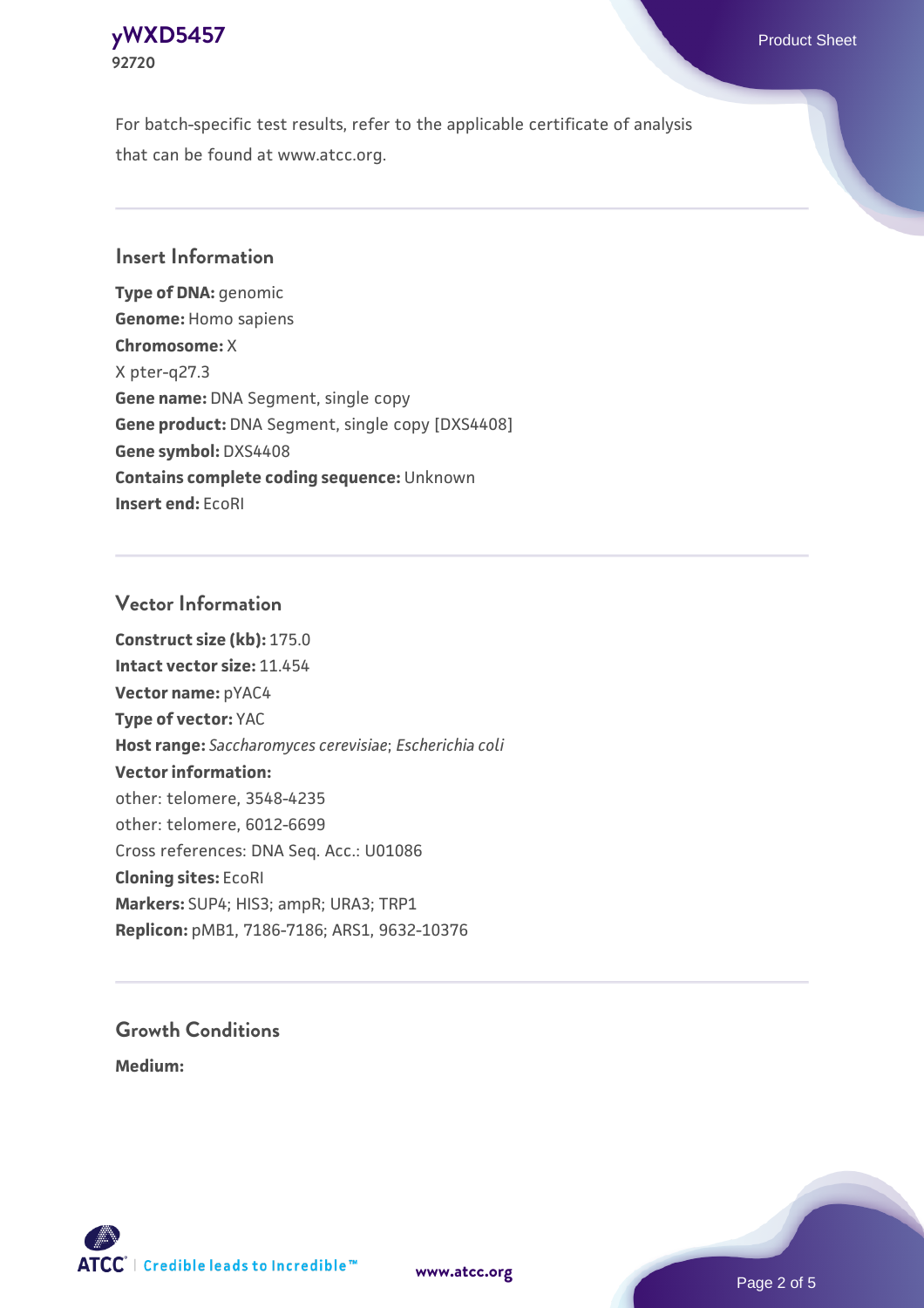#### **[yWXD5457](https://www.atcc.org/products/92720)** Product Sheet **92720**

[ATCC Medium 1245: YEPD](https://www.atcc.org/-/media/product-assets/documents/microbial-media-formulations/1/2/4/5/atcc-medium-1245.pdf?rev=705ca55d1b6f490a808a965d5c072196) **Temperature:** 30°C

#### **Notes**

More information may be available from ATCC (http://www.atcc.org or 703- 365-2620).

# **Material Citation**

If use of this material results in a scientific publication, please cite the material in the following manner: yWXD5457 (ATCC 92720)

# **References**

References and other information relating to this material are available at www.atcc.org.

# **Warranty**

The product is provided 'AS IS' and the viability of ATCC® products is warranted for 30 days from the date of shipment, provided that the customer has stored and handled the product according to the information included on the product information sheet, website, and Certificate of Analysis. For living cultures, ATCC lists the media formulation and reagents that have been found to be effective for the product. While other unspecified media and reagents may also produce satisfactory results, a change in the ATCC and/or depositor-recommended protocols may affect the recovery, growth, and/or function of the product. If an alternative medium formulation or reagent is used, the ATCC warranty for viability is no longer



**[www.atcc.org](http://www.atcc.org)**

Page 3 of 5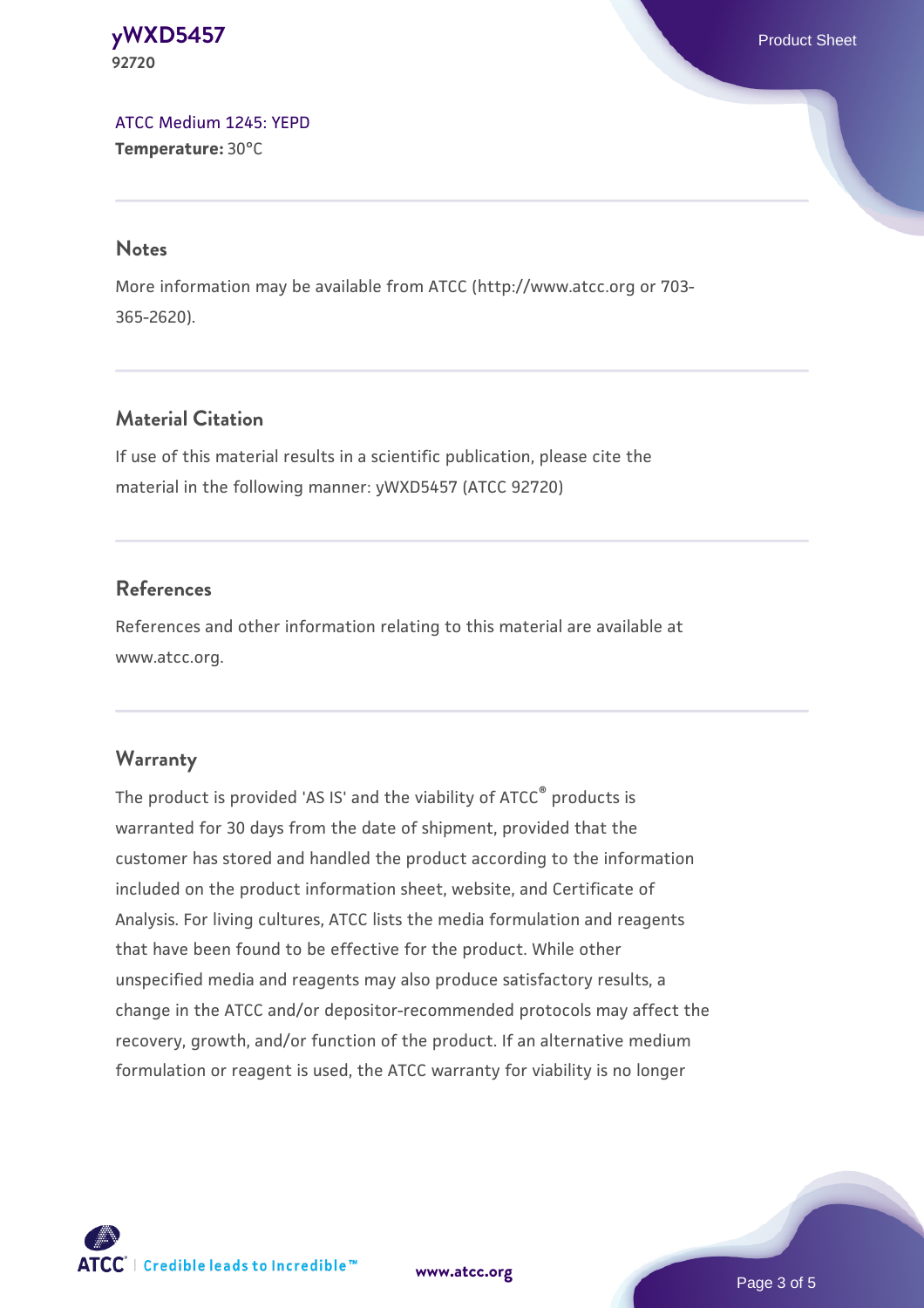**92720**

valid. Except as expressly set forth herein, no other warranties of any kind are provided, express or implied, including, but not limited to, any implied warranties of merchantability, fitness for a particular purpose, manufacture according to cGMP standards, typicality, safety, accuracy, and/or noninfringement.

#### **Disclaimers**

This product is intended for laboratory research use only. It is not intended for any animal or human therapeutic use, any human or animal consumption, or any diagnostic use. Any proposed commercial use is prohibited without a license from ATCC.

While ATCC uses reasonable efforts to include accurate and up-to-date information on this product sheet, ATCC makes no warranties or representations as to its accuracy. Citations from scientific literature and patents are provided for informational purposes only. ATCC does not warrant that such information has been confirmed to be accurate or complete and the customer bears the sole responsibility of confirming the accuracy and completeness of any such information.

This product is sent on the condition that the customer is responsible for and assumes all risk and responsibility in connection with the receipt, handling, storage, disposal, and use of the ATCC product including without limitation taking all appropriate safety and handling precautions to minimize health or environmental risk. As a condition of receiving the material, the customer agrees that any activity undertaken with the ATCC product and any progeny or modifications will be conducted in compliance with all applicable laws, regulations, and guidelines. This product is provided 'AS IS' with no representations or warranties whatsoever except as expressly set forth herein and in no event shall ATCC, its parents, subsidiaries, directors, officers, agents, employees, assigns, successors, and affiliates be liable for indirect, special, incidental, or consequential damages of any kind in connection with or arising out of the customer's use of the product. While reasonable effort is made to ensure authenticity and reliability of materials on deposit, ATCC is not liable for damages arising from the misidentification or



**[www.atcc.org](http://www.atcc.org)**

Page 4 of 5